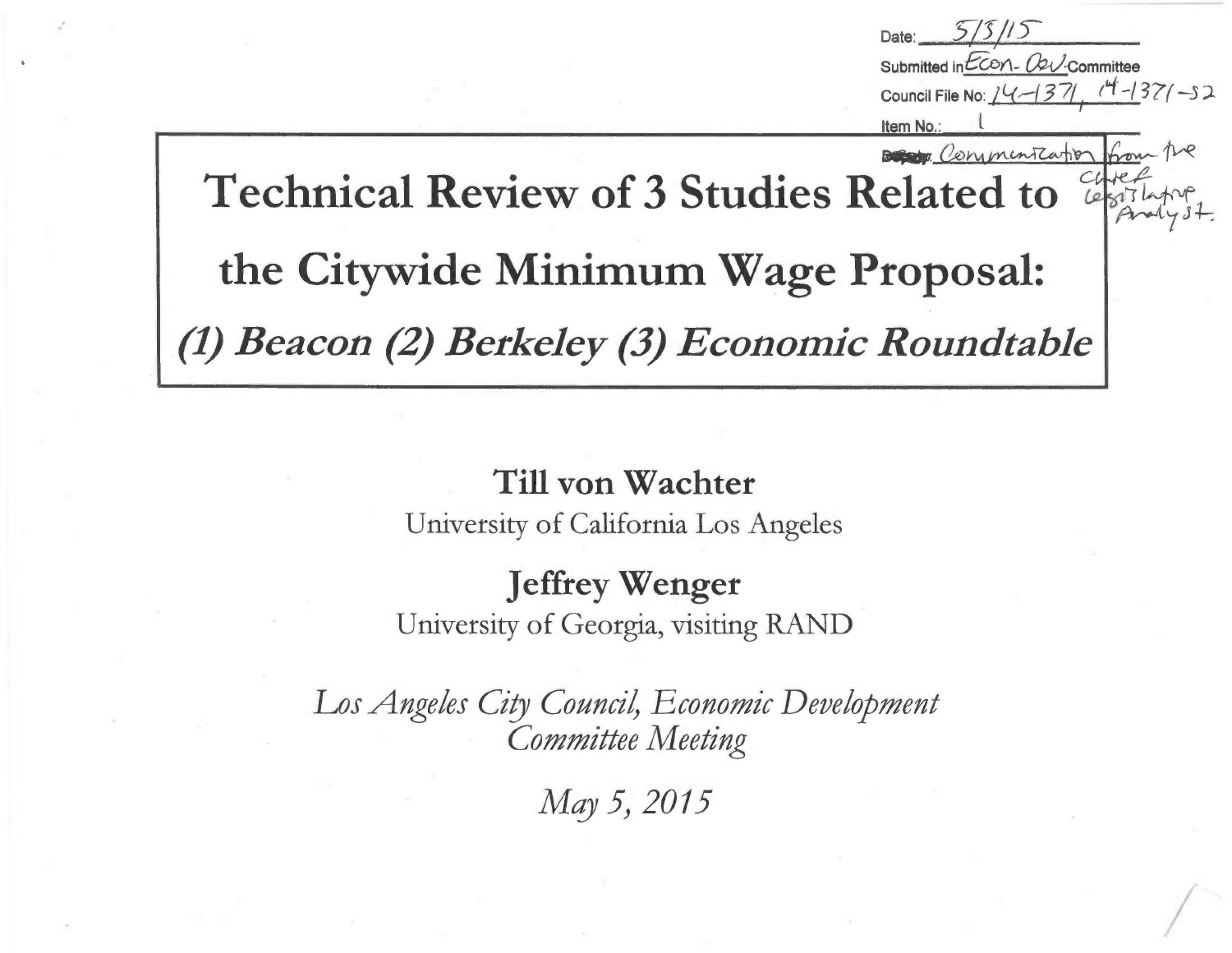Main Components of Three Studies Submitted

1st Will Review our Assessment of Core Content of 3 Studies (1) How many workers will see pay increases & how much? (2) Are there negative employment consequences? (3) How does the case of the City of Los Angeles differ? 2nd Will Briefly Summarize Some Recommendations for Implementation of Minimum Wage Policy

 $\rightarrow$  Monitoring, Small Firms, Non-Profits

Will Summarize Results of Studies for 2 Scenarios Analyzed by 3 Studies:

(1) \$13.25 by 2017 and (2) \$15.25 by 2019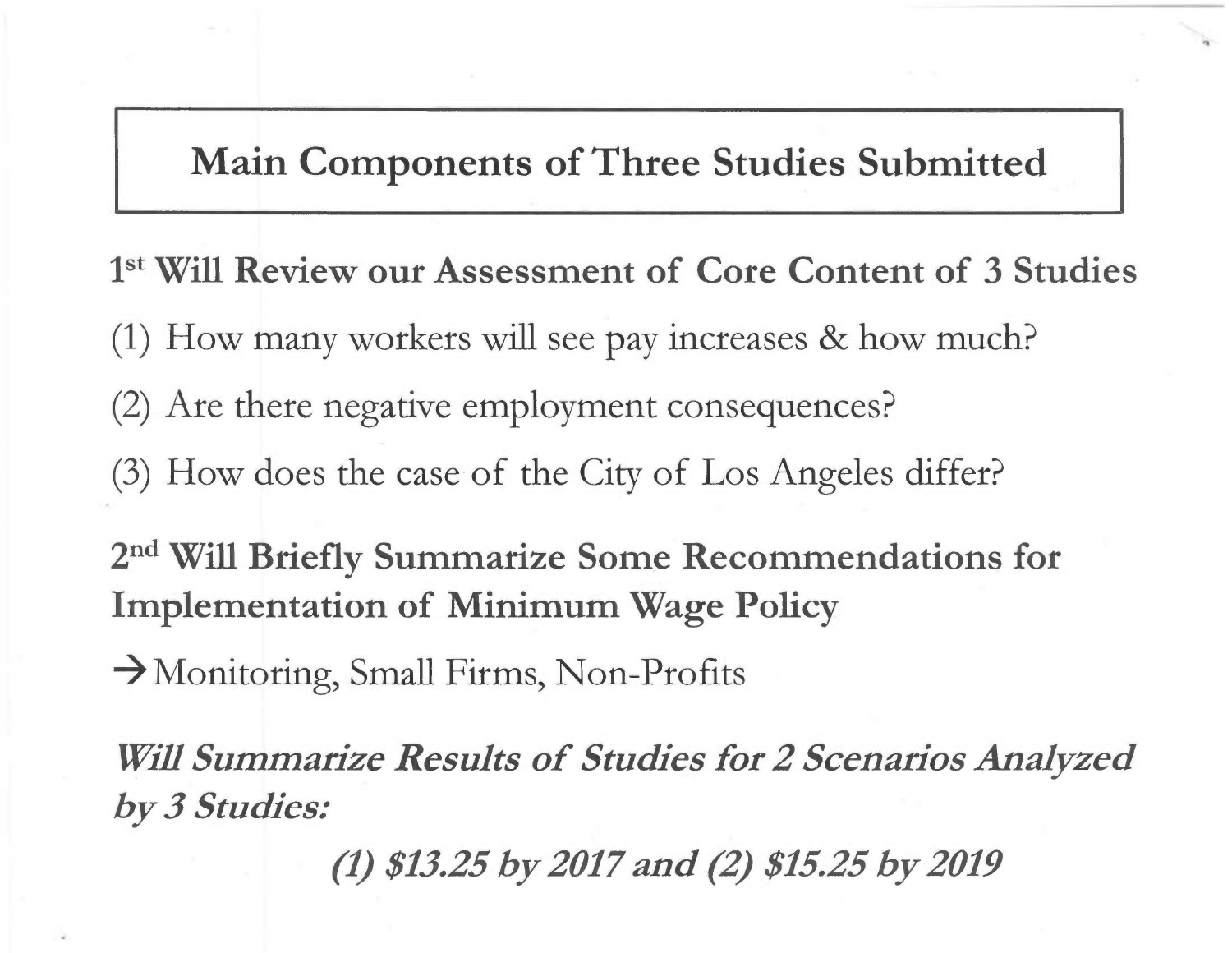Our Review Comes to Three Broad Conclusions:

- $(1)$  3 studies are in **broad agreement** that a large fraction of workers in Los Angeles will receive a substantial pay raise
- (2) 3 studies disagree on the impact on employment. We find the Berkeley report the most thorough and its finding consistent with a broad literature
- (3) However, we caution that uncertainty about the effects remains. More negative effects cannot be excluded based on the existing literature.

This uncertainty is **lower** with the smaller of the two proposed increases.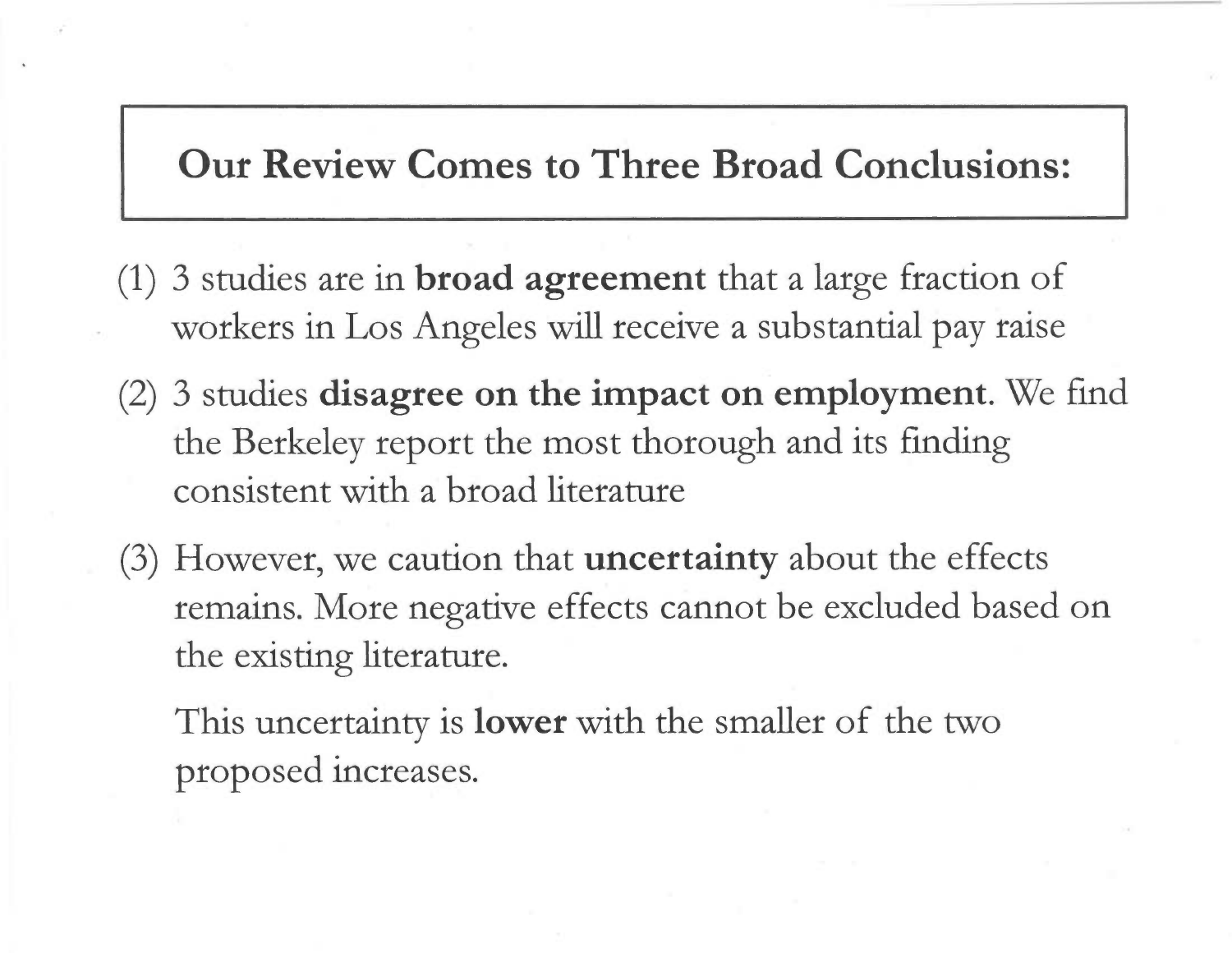### Number of Workers Affected & Earnings Increases

Studies Count the Number of Workers Earning Less Than the New Minimum

 $\rightarrow$  Different ways to impute City wage distribution resulting in different counts

Findings of 3 Studies Are in Comparable Range of Magnitude  $\rightarrow$  2017: Fraction Affected – 30-40% 2019: Fraction Affected – 40-50%  $\rightarrow$  2017: Mean Wage Increase \$3.2-4K 2019: Mean Wage Increase ~\$5K

Effects of Minimum Wages Substantial Compared to Other **Cities** 

San Francisco (\$15)= 23%, Oakland (\$12.25) = 25%, Chicago (\$13) = 31%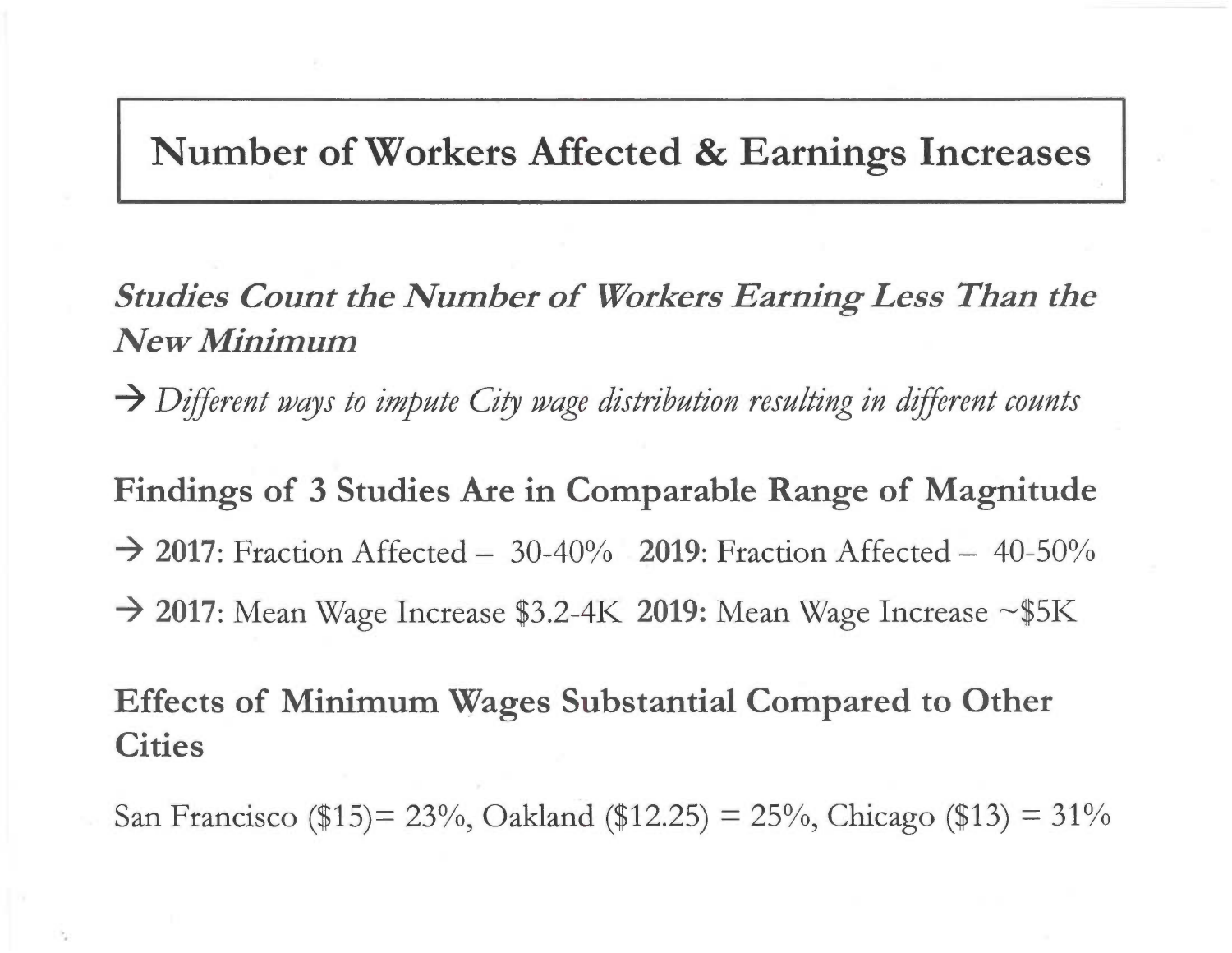What Are 3 Studies Findings on Employment & Why Are The Findings Different?

Projected Changes of Employment by Three Studies for 2017 Scenario: (1) Beacon: -70,000 (2) Berkeley: -1,500 (3) Econ. Roundtable: +30,000

#### Why Are Findings So Different?

1) Two Different Approaches Used: Likely Not Key Source of Disagreement 2) Choices of Parameters & Estimates from Previous Studies

Why Difficult to Choose Among Existing Studies of Minimum Wage?

 $\rightarrow$  Many studies find zero effects, several find negative, some find positive

 $\rightarrow$  Consistent with broad range of contrasting predictions from economic models about effect of minimum wage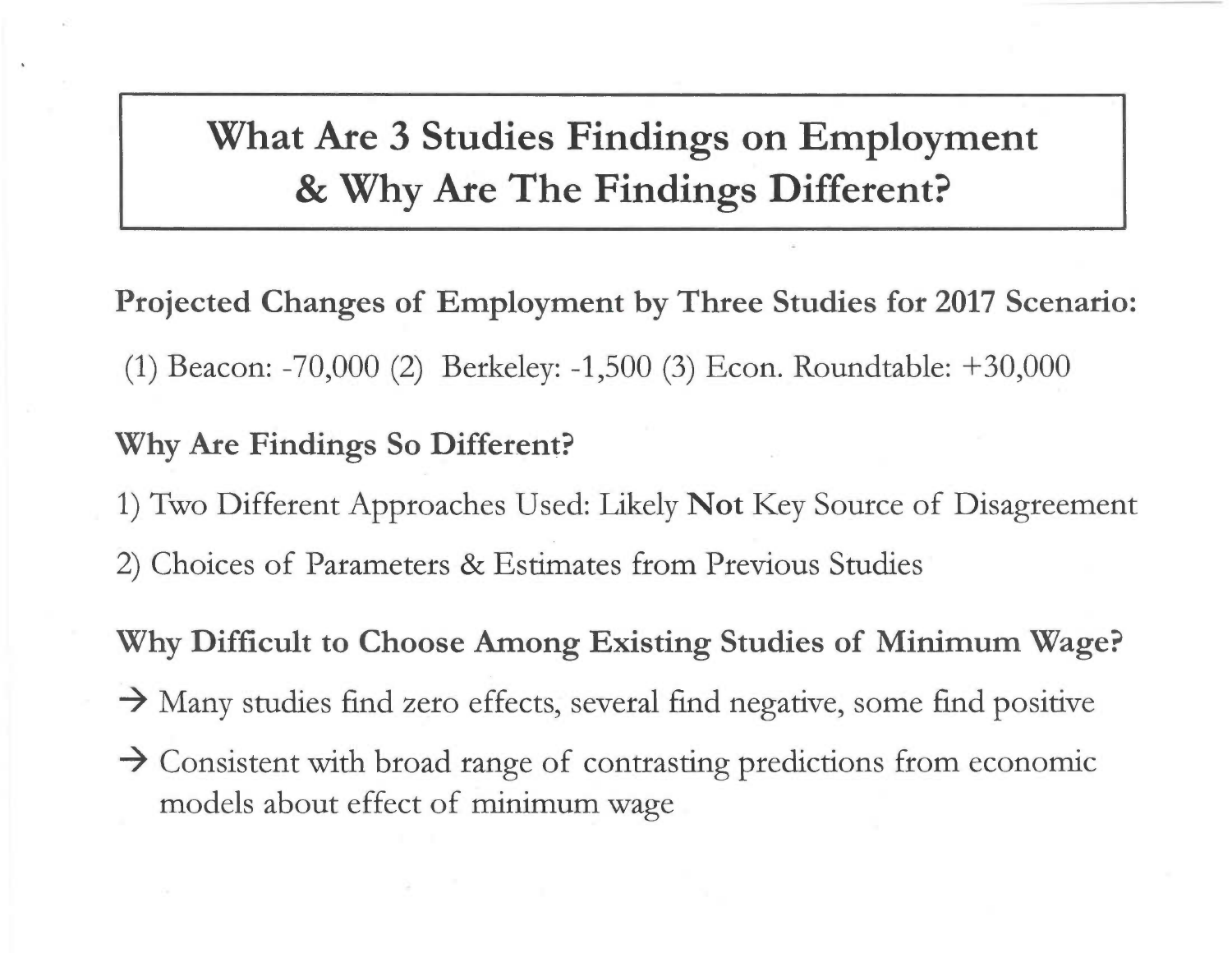# Summary of Our Discussion of Employment Estimates of the 3 Studies

Our Overall Conclusion of Discussion of 3 Studies, Partly Based on Own Estimates Drawing on Previous Work:

- Berkeley study based on standard model, well-motivated choices, consistent with broad existing literature
- There is a risk of more negative effects, likely smaller than in Beacon study

 $\rightarrow$  Large negative effects of Beacon due to choice of very negative estimate

- Large positive effects of Economic Roundtable not impossible based on prior literature, but unlikely
- Uncertainty in these predictions remains, especially in case of Los Angeles:  $\rightarrow$  Some, but not many large increases in minimum wage analyzed in past  $\rightarrow$  LA's complex geography adds additional a layer of uncertainty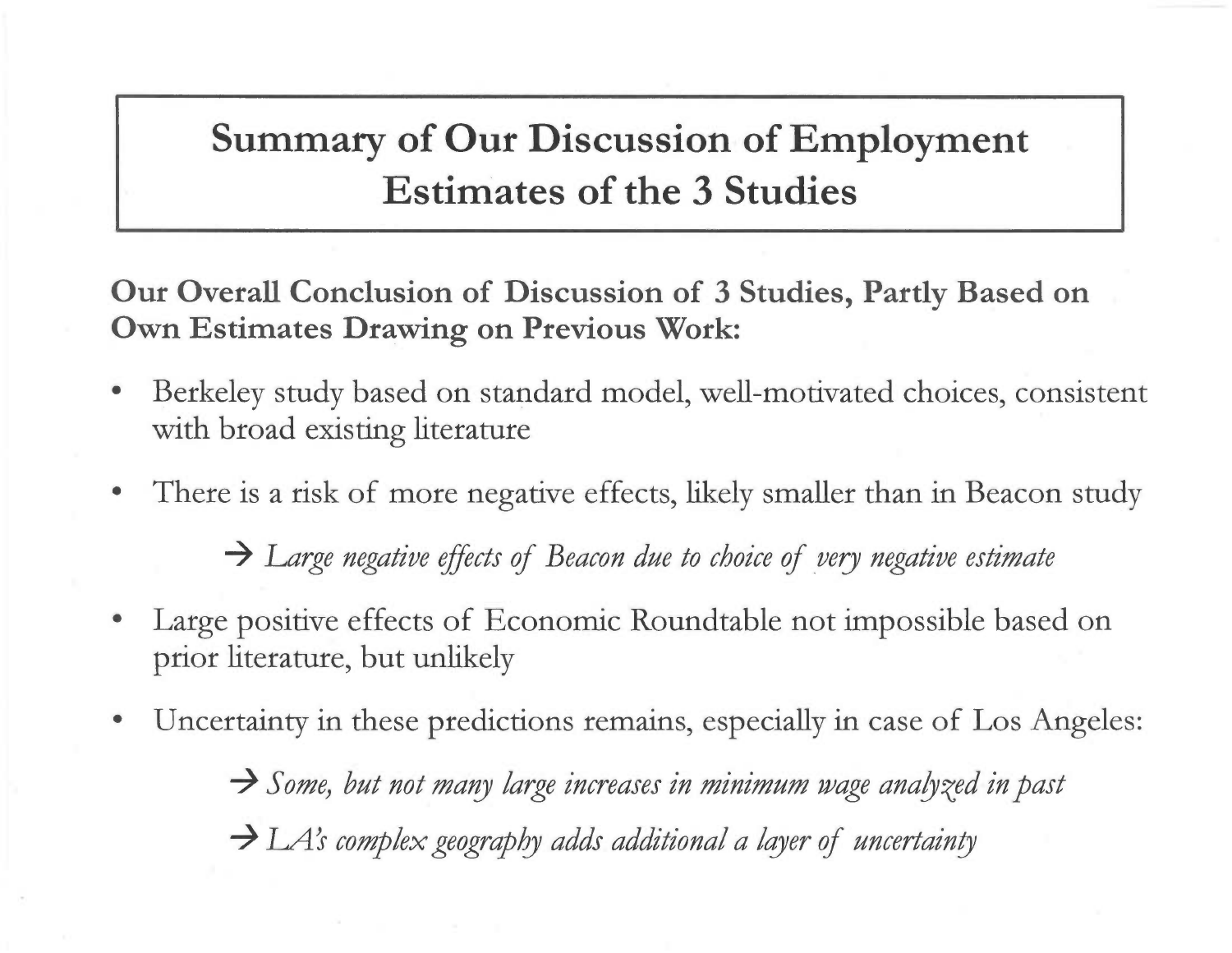# What Are Potential Effects Across Boundaries?

The Special Situation in Los Angeles: LA City is embedded in a complex and integrated economy. All three studies address this point explicitly.

Summary of Findings from Berkeley Report:

- $\rightarrow$  Prices in Los Angeles will rise, but based on past evidence average price rise small, but will differ by industry
- $\rightarrow$  Given travel costs are high, driving around searching for lower prices unlikely to be worth it.
- $\rightarrow$  Given past evidence, mobility rates of firms out of City might be small, at least in the short run
- $\rightarrow$  Workers living outside of the City of Los Angeles will benefit

Overall Studies Account for LA's Geography, at Least in Short Run  $\rightarrow$  Longer-Effects are more uncertain as firms may move or substitute labor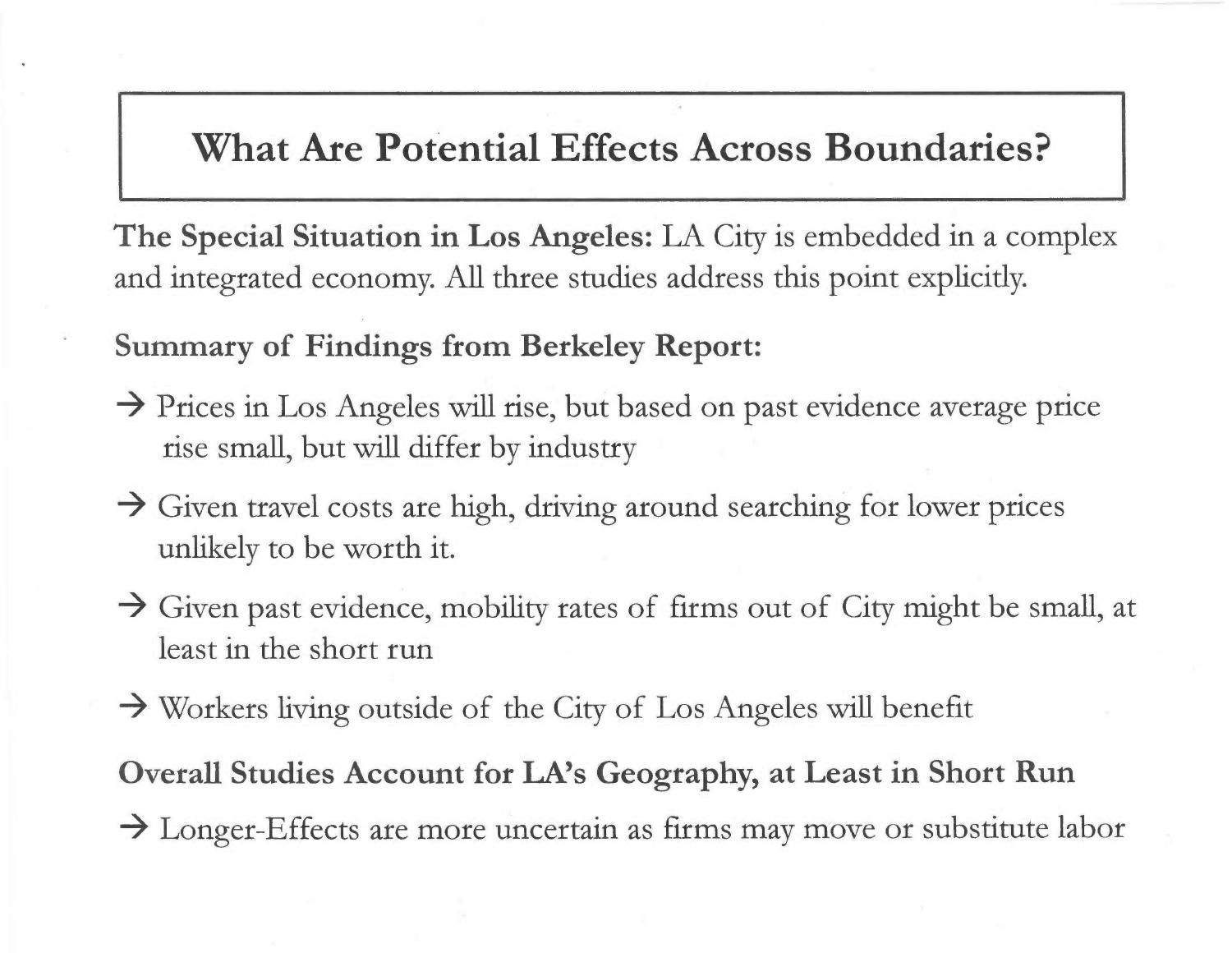## Aspects of Implementation Addressed in 3 Studies

#### 1. Monitoring, Data Collection, Complementary Programs

- 2 studies agree that effect of minimum wage should be monitored
- Need to have concrete steps for monitoring of minimum wage effects

 $\rightarrow$  Establish data-collection framework based on new & existing data: a) harness existing city-owned data, b) collect new data

 $\rightarrow$  Consider establishing **commission** to study the minimum wage

 $\rightarrow$  Further study the potential usefulness of adjustments to the minimum wage schedule in the future

Work with community to develop complementary programs for affected workers and firms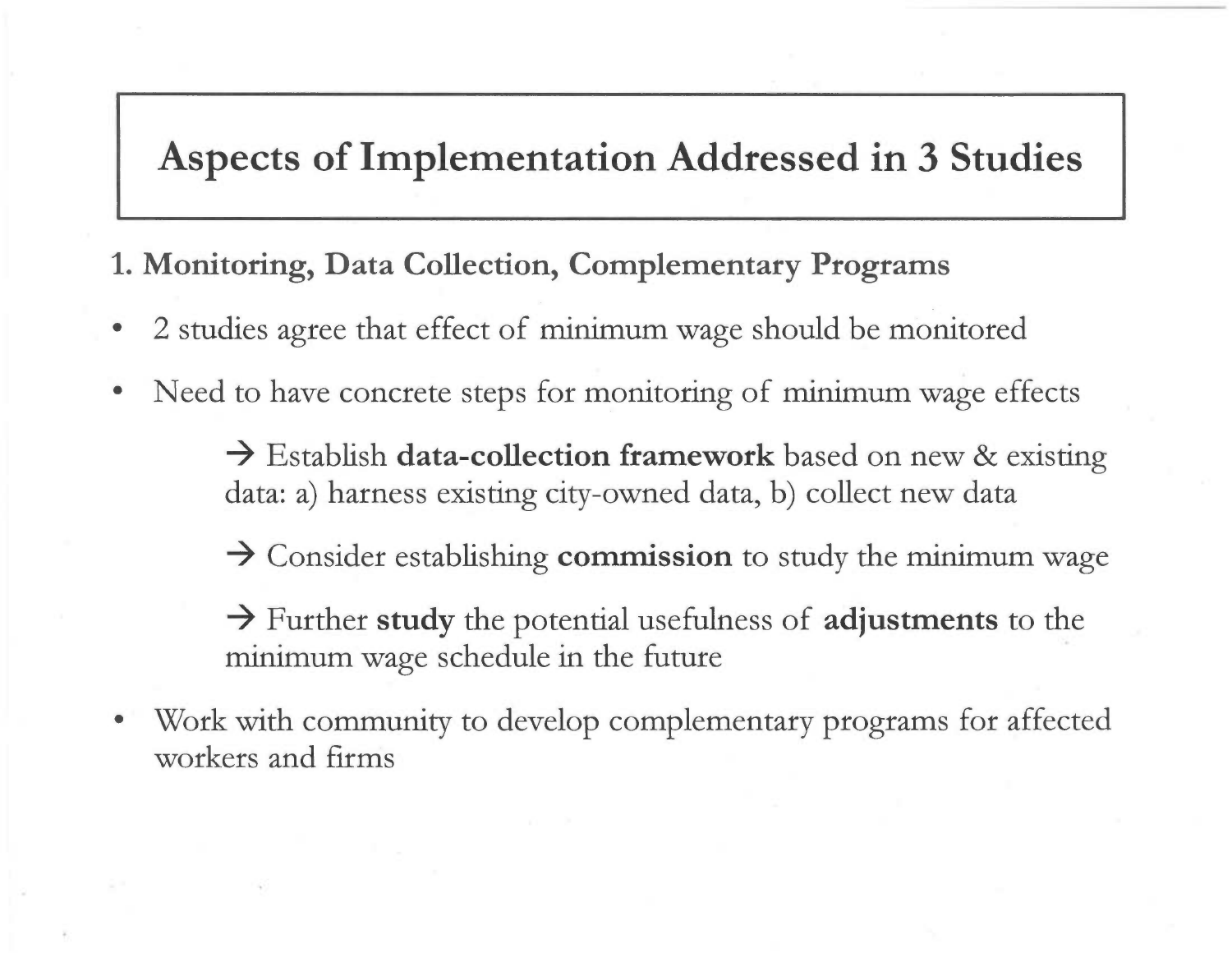## Aspects of Implementation Addressed in 3 Studies

- 2. Considering Exceptions of Particular Businesses
- (1) Small Firms: 3 studies agree: small firms potentially more vulnerable Difficult to decide what 'small' firms are Careful of exempting too many workers (2) Non Profits: 3 studies agree: some non-profits likely more vulnerable

 $\rightarrow$  Non-profits dependent on fixed government reimbursement rates 3 studies disagree on exemptions: partly a practical issue

 $\rightarrow$  Exceptions trade off a) complexity & enforcement issues

b) reduction in coverage of minimum wages c) support for potentially adversely affected groups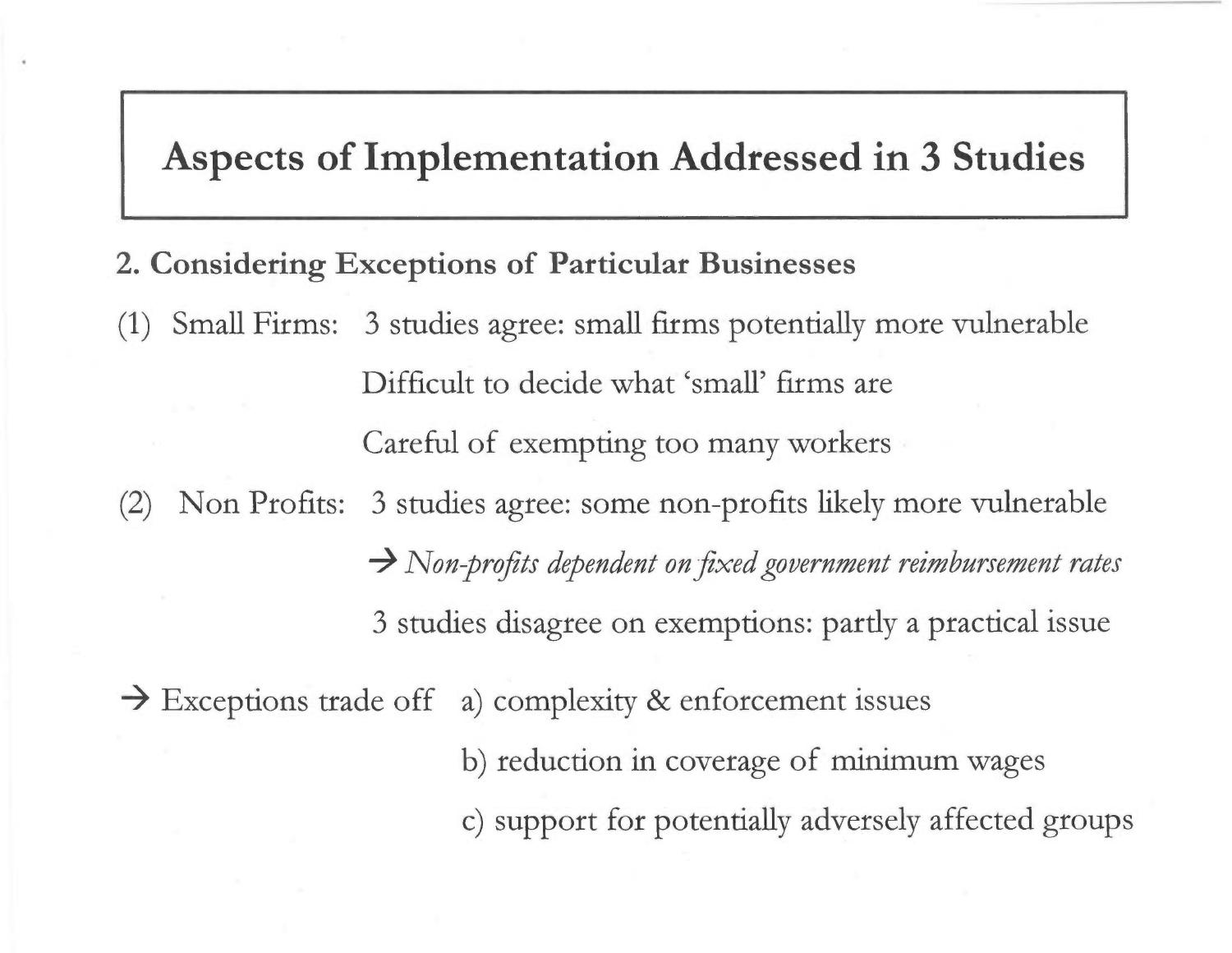### Our Review Comes to Three Broad Conclusions:

- (1) A large fraction of workers in Los Angeles will receive substantial increases in pay due to a rise in the minimum wage
	- $\rightarrow$  Minimum wage is likely to significantly improving living standards

 $\rightarrow$  If past is guidance, also likely to lower income inequality

- (2) We find the Berkeley report the most thorough and its finding of small employment effects are consistent with a broad literature
- (3) However, we caution that **uncertainty** as to the effects remains. More negative effects cannot be excluded based on the existing literature.
	- $\rightarrow$  This risks are smaller with the lower of the two proposed increases
	- $\rightarrow$  We strongly endorse monitoring and appropriate data collection.
	- $\rightarrow$  A more gradual phase in may further alleviate pressures for businesses.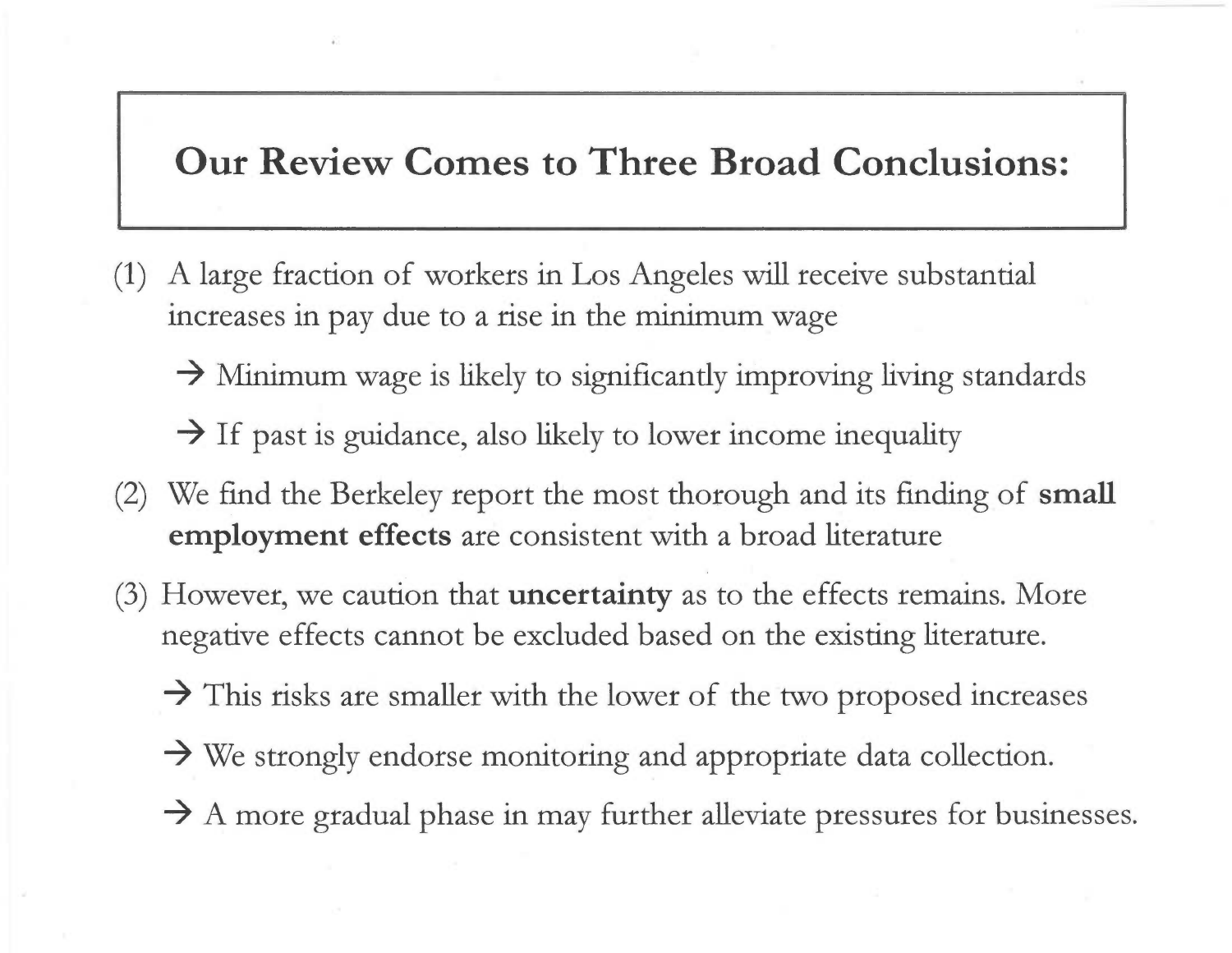# Previous Findings on Employment Effects: Negative, Close to Zero, Positive - Parameter Choice Matters



-.75 -.5 -.25 0 .25 **Elasticity** 

 $\Omega$  $-1.25$ 

 $-1$ 

.5 .75 1.25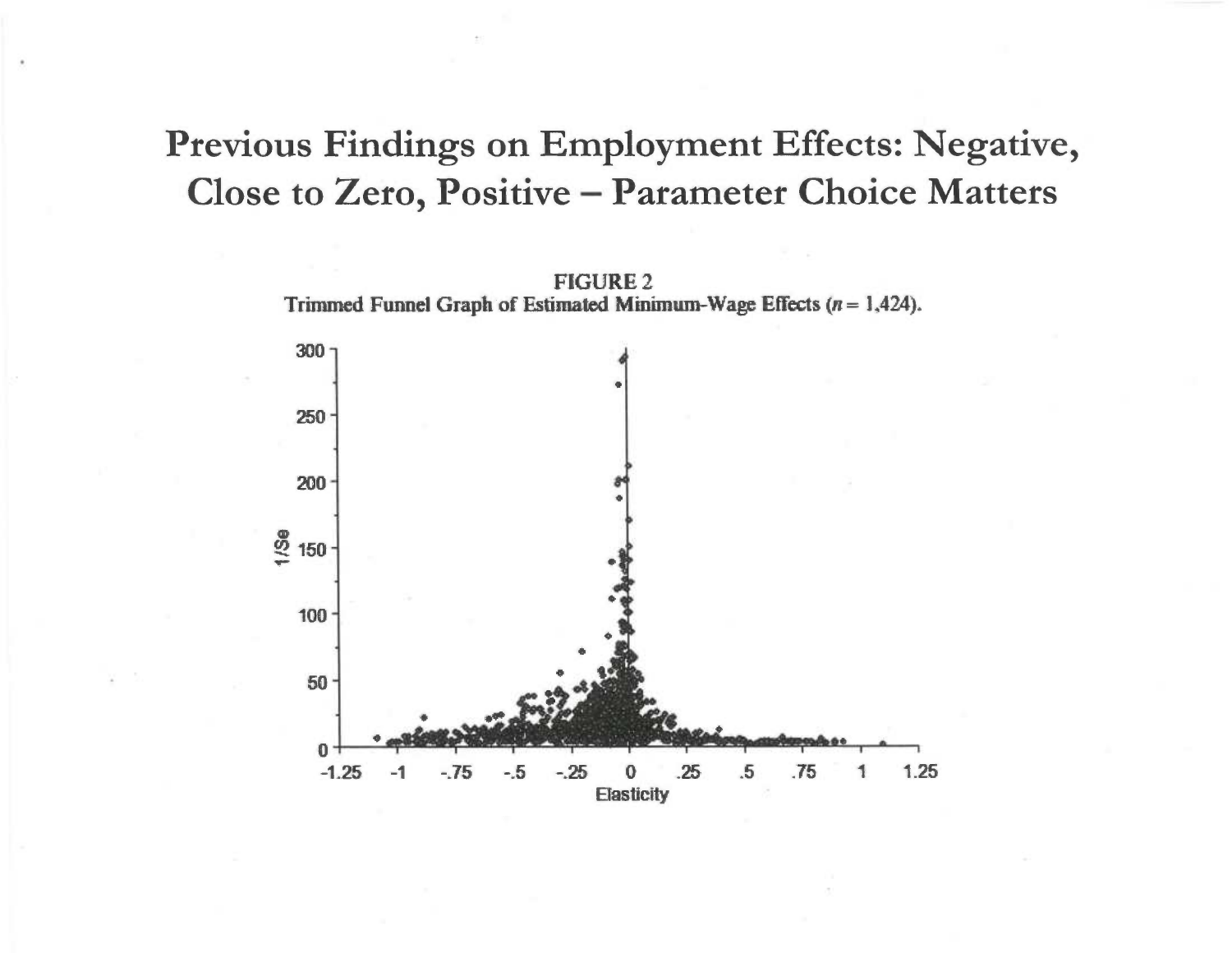How is it possible that minimum wage increases have negligible effects on employment?

### $\rightarrow$  'Classical' Approach:

- Workers treated like physical inputs (yeast, flour, water)
	- Firm behavior changes as a result of the cost increase
	- No behavior change on the part of workers

### $\rightarrow$  Several alternative Approaches:

- Worker and firm behavior changes when wages increase
	- Worker productivity rises & turnover falls
	- Less productive firms may be pushed to 'high road' practices

 $\rightarrow$  Not entirely surprising many studies find small employment effects  $\rightarrow$  In contrast, minimum wages found to matter for income inequality